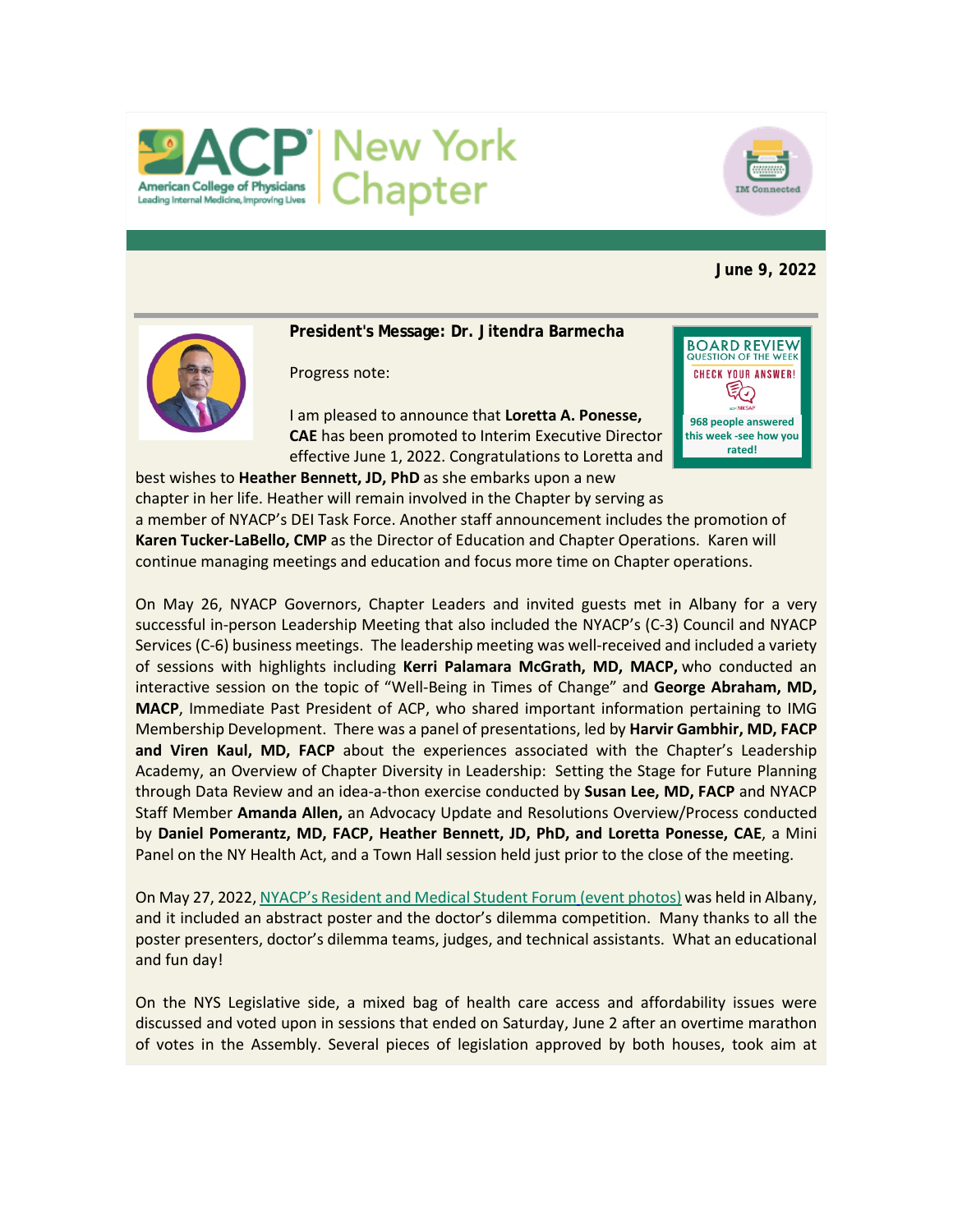administrative practices by health care providers and insurance carriers that opponents say drive up health care costs for patients and employers.

Notably, a tailored version of the [Hospital Equity and Affordability Law](https://www.votervoice.net/BroadcastLinks/WcuBrmkIWqZHhnW_b5_5mQ) , S.7199-A/A.8169-A, which was championed by union health plans and would prohibit hospitals and health systems from including certain anti-competitive provisions in insurance contracts, such as a most-favored-nation clause, passed the Assembly and Senate. The legislature also passed another bill, S.8113/A.879, requiring an insurance company or health maintenance organization's clinical peer reviewer be in the same or a similar specialty as the clinicians whose decisions they are reviewing. Lawmakers also approved two [restrictions on Step Therapy,](https://www.votervoice.net/BroadcastLinks/QEhQub7CQ_EqYsdUvcdfBg) S.5909/A.3276 and S.8191/A.9267, which are protocols used by health plans that require patients to "fail first" on a less-costly medication before covering a more expensive treatment.

Finally, please join me in creating awareness on National Gun Violence, Alzheimer's, Cataract, Men's Health and celebrating LGBTQIA Pride this month.

Stay tuned !

Jitendra Barmecha, MD, MPH, FACP, SFHM

President

**Congratulations NYACP Poster Winners! [Resident/Fellow and Medical Student Forum](https://www.votervoice.net/BroadcastLinks/DLtD38aTFoAnxJZBaUNtZA)**

**Friday, May 27, 2022 Desmond/Crowne Plaza Hotel Albany, NY**

**Medical Student Clinical Vignette**

**1st: Madiha Khan -** NYIT, College of Osteopathic Medicine **2nd: Ania Stolarczyk** - Univ. of Rochester Medical Center

**Medical Student Research 1st: Katherine Loboda** - NYU Langone Health

**Resident/Fellow Clinical Vignette**



**Spring 2022 Poster Winners! [Event Photos](https://www.votervoice.net/BroadcastLinks/DLtD38aTFoAnxJZBaUNtZA)**

**1st: Barisere Bodo, MD -** Nuvance Health,Vassar Brothers Medical Center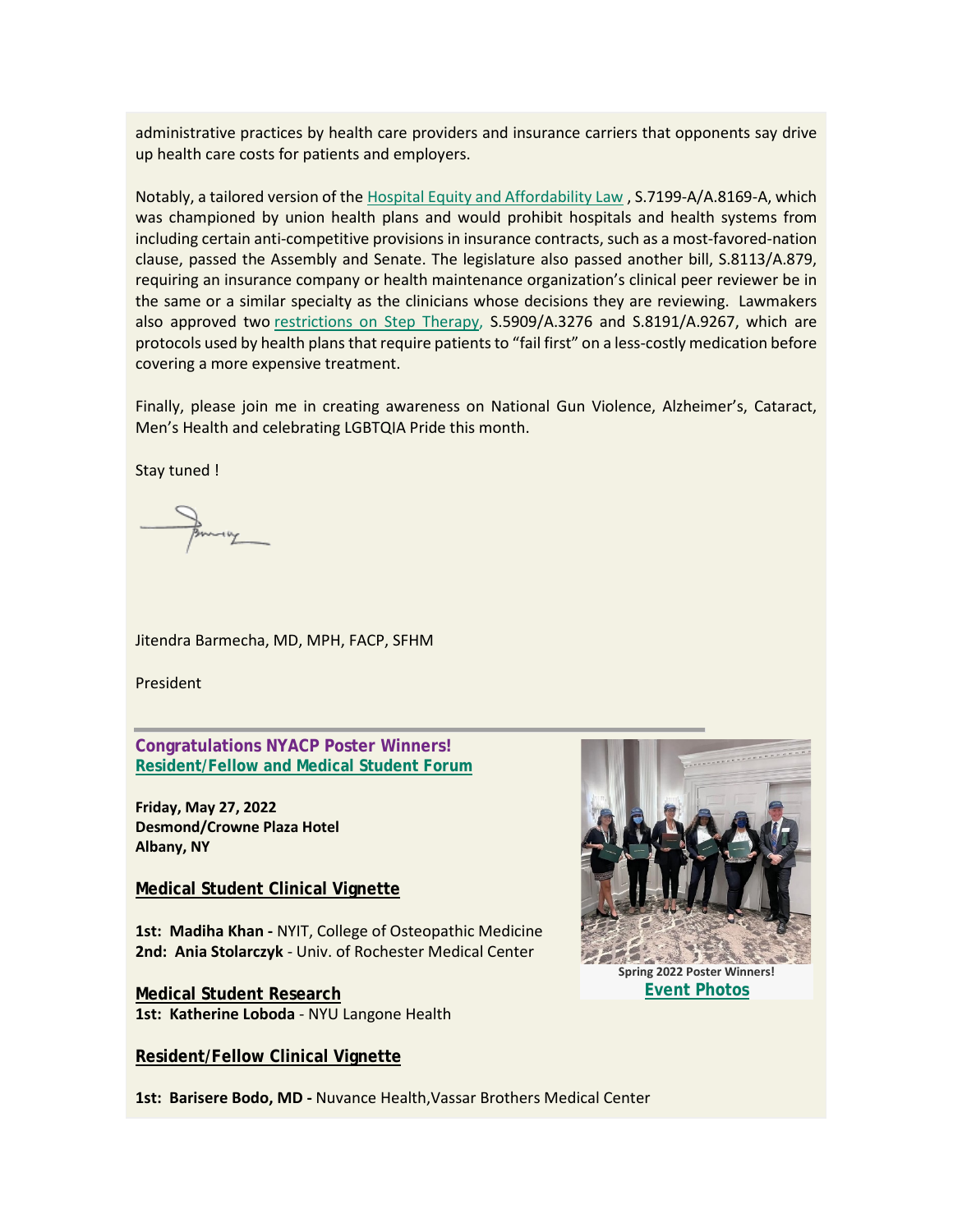**2nd: Kirat Randhawa**, **MD -** Long Island Community Hospital **2nd (Tie): Jenny Solomon, MD** - NYU Long Island Hospital

## **Resident/Fellow Research**

1st: Yu-Che Lee, MD - University at Buffalo/Sisters Charity Hospital

# **Resident/Fellow/Medical Student: Quality, Patient Safety and Advocacy**

**1st: Einas Batarseh, MD** - University at Buffalo **2nd: Laura Rivera Boadla, MD & Hammad Bhatti, MD** - Maimonides Medical Center Hospital **2nd (Tie): Shabari Shenoy, MBBS -** Icahn SOM Mount Sinai - Morningside

First place winners in each category will have an opportunity to represent NY Chapter ACP at ACP's IM23 Poster Competition in San Diego next spring!

## **Congratulations NYACP Dr's Dilemma Competition Winner!**

## **Staten Island University Hospital!**

**Team Participants:**

Fasih Sami Siddiqui, MD Abdullah Jahangir, MD Hussein Rabah, MD Michel El Khoury, MD



**Dr's Dilemma Winners!** Staten Island University Hospital **[Event Photos](https://www.votervoice.net/BroadcastLinks/DLtD38aTFoAnxJZBaUNtZA)**

The winning team, Staten Island University Hospital, will have the opportunity to represent the New York Chapter ACP in ACP's IM23 National Dr's Dilemma Competition in San Diego next spring!

## **Call For Abstracts!** *Deadline to submit is September 2, 2022 at 5 pm*

We are excited to announce that the Fall Final Poster Competition will be in person during NYACP's Annual Scientific Meeting on Saturday, November 5th at the Westchester Marriott Hotel in Tarrytown, NY.

The online abstract submission form is now open.



**[Detailed Information.](https://www.votervoice.net/BroadcastLinks/UA7L0qj8gfztRDGeCRWTHw)**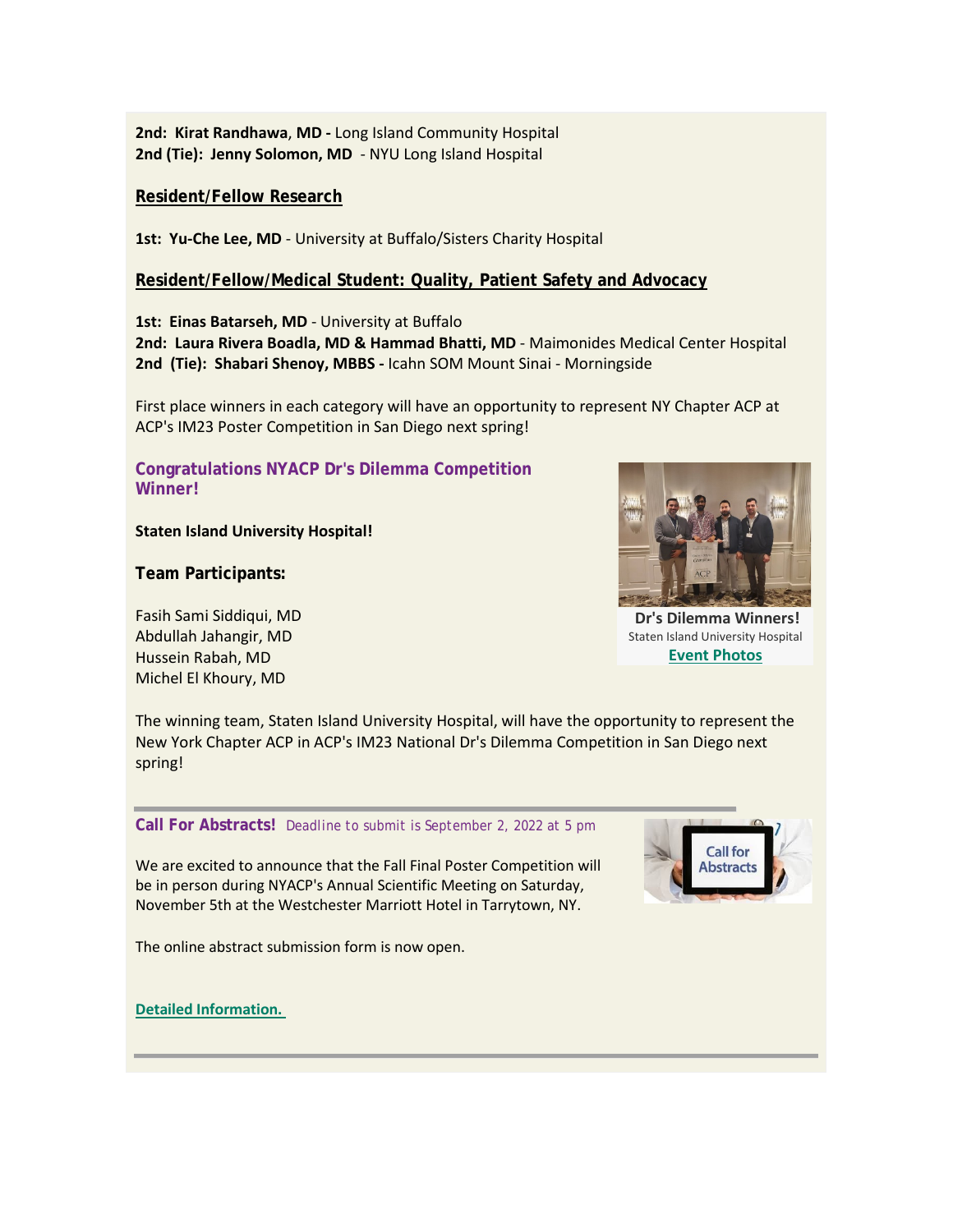## **Members in the News!**

**Jitendra Barmecha, MD, MPH, FACP to be awarded EFIM Fellowship, FEFIM**

On Thursday, June 9, **Dr. Jitendra Barmecha** will be presented the EFIM Fellowship at the 20th Annual European Congress of Internal Medicine in Malaga, Spain.

The European Congress expressed appreciation to Dr. Barmecha for his involvement in EFIM Activities and future ACP collaboration with EFIM!



Congratulations Dr. Barmecha!

 $\overline{\phantom{a}}$  , where the contract of the contract of the contract of the contract of the contract of the contract of the contract of the contract of the contract of the contract of the contract of the contract of the contr



**Raphael Rabinowitz, MD appointed to ACP's Coding and Payment Policy Subcommittee for 2022-23**

Congratulations to **Dr. Raphael Rabinowitz** for his appointment to ACP's Coding and Payment Policy Subcommittee for 2022-23. Dr. Rabinowitz is a member of the Chapter's Early Career Physicians and Residents committees.

The committees of ACP perform a vital role in the development of policies and programs that benefit the public, the profession of medicine, and our membership. Participation in committee activity provides a valuable opportunity both to serve and to have one's voice heard in ways that directly affect internal medicine and our patients. Committee appointments are approved by the Board of Regents each year, based on the Committee Appointments Subcommittee's and Governance Committee's careful review of each committee's mission and the expertise available throughout the membership.

Congratulations Dr. Rabinowitz!



**Attn: Medical Students and Faculty! Internal Medicine Interest Group Application Deadline Extended to June 17**

The application deadline fo[r Internal Medicine Interest Group \(IMIG\)](https://www.votervoice.net/BroadcastLinks/_Z5qX7wTjzbPEckWZ6KNTw) Applications has been extended to June 17, 2022. If your school is missing from [this list of applicants,](https://www.votervoice.net/BroadcastLinks/ELlu7X54OS-b4seE9VhxUA) please contact the IMIG leaders and encourage them t[o submit an online application.](https://www.votervoice.net/BroadcastLinks/6fgdIRuIZChZ7Edi_-FNfg) Applicants receive \$200 in funding as well as access to ACP resources for IMIG programming.

If you have any questions, please contact [imig@acponline.org.](mailto:imig@acponline.org)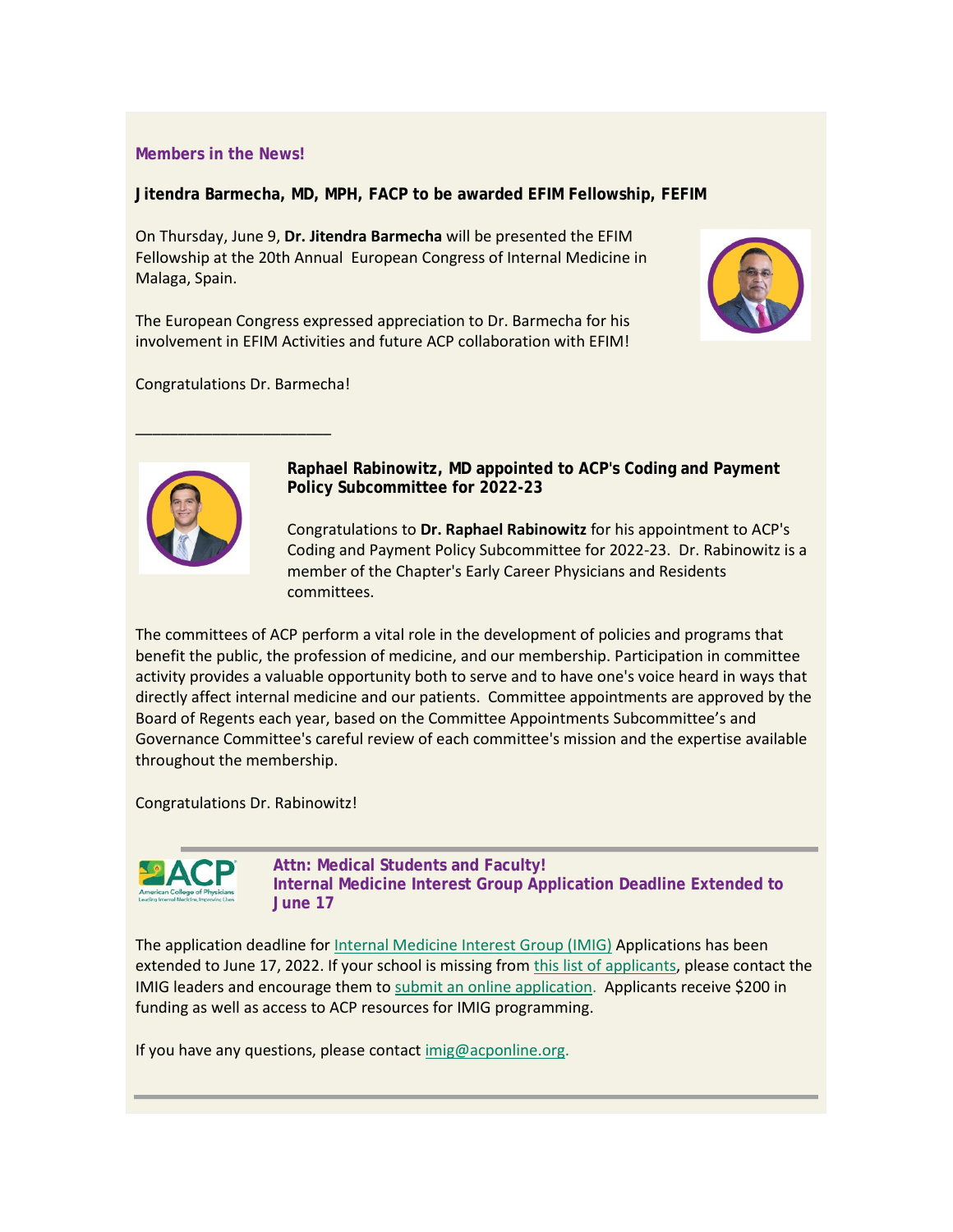**Chapter Awards -** *Nominate a friend or colleague for outstanding work! The deadline for all submissions is July 31, 2022.*

NYACP is excited to increase member recognition for excellence and distinguished contributions to Internal Medicine in Education, Advocacy, Clinical Excellence, Research, Diversity, Equity and Inclusion (DEI), and Public Health.

To nominate a member friend or colleague for a [Chapter Award,](https://www.votervoice.net/BroadcastLinks/IACiTdwQQE5umFF7zkLgWA) complete and submit the [Chapter Awards Nomination Form,](https://www.votervoice.net/BroadcastLinks/qUkwRjYRTBdLauNIjT19_w)



along with a Letter of Nomination and a copy of the nominee's CV. **The submission deadline is July 31, 2022**.

Please help the New York Chapter ACP recognize, honor, and congratulate the truly deserving members of our Chapter for their amazing and outstanding work!

#### **U.S. Surgeon General's Advisory Addresses Health Worker Burnout**



A new Surgeon General's Advisory highlights the critical need to address the issue of health worker burnout across the country and recommends steps health care orgs, policymakers, insurers, and others can take to address health worker well-being and strengthen our communities. ACP provided input to the report and stands with the Surgeon General on his mission to address societal, cultural, structural, and organizational factors that

promote health worker well-being and ensure that health workers can thrive. [Learn more](https://www.votervoice.net/BroadcastLinks/fkZ1Gw_T_RlX_wa1riOyJA)

#### **Guidance to PBM registration and reporting:**

According to a press release from the Executive Chamber, Governor Hochul announced "much needed oversight" of Pharmacy Benefit Managers with the creation of the Department of Financial Services' Pharmacy Benefits Bureau.

The release adds that Pharmacy Benefit Managers will be required to register with the DFS Bureau by 6/1, and that annual reports are due by 7/1.

[Guidance for PBM registration and reporting link](https://www.votervoice.net/BroadcastLinks/W4pplbNROI7MmjQR1HFANw)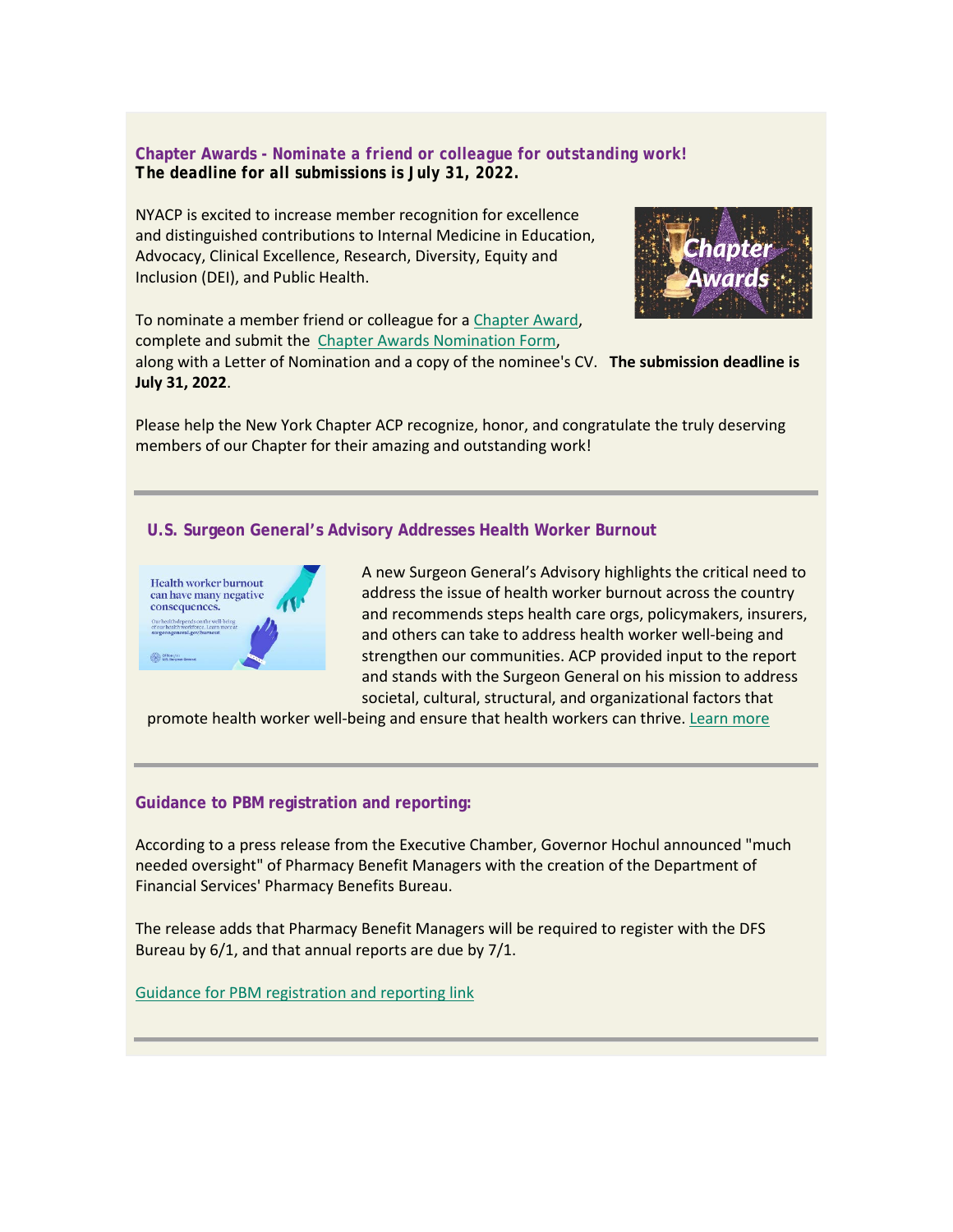# **Upcoming Events**

**New Series! Wisdom and Well Being: Making Healthcare Work Better for Physicians and Patients**

**Part 1: Thursday, June 9 / 7:00 PM - 8:00 PM Trauma-Informed Care: Realization, Recognition, and Response Megan Gerber, MD, FACP**

Join us as Dr. Megan Gerber continues her conversation on Trauma Informed [Care.](https://www.votervoice.net/BroadcastLinks/KUgvqDDhkmE9mUGh9-TBlw) This session will review principles of trauma-informed care and explore their application to physician workforce well-being.



**Megan Gerber, MD, FACP**

## **[REGISTER HERE](https://www.votervoice.net/BroadcastLinks/vSv4Ixl3c055TO8BgC625Q)**

**Part 2: Thursday, June 21 / 7:00 PM - 8:00 PM Substance Use Disorders: Our Colleagues? Ourselves? Kelly S. Ramsey, MD, MPH, MA, FACP, DFASAM**

This session will address substance use trends and stigma, identify vulnerabilities and explore its use as a coping mechanism. The focus will be on the application of this information to physician workforce well-being (including those with and at-risk-for Substance Use Disorder).



**Kelly S. Ramsey, MD, MPH, MA, FACP, DFASAM**

## **[REGISTER HERE](https://www.votervoice.net/BroadcastLinks/A19FhR8sU1b9JgMZ8D0_YQ)**

**Small Feedings of the Soul: Readings and Reflections**

**Wednesday, June 15 / 7:00 PM - 8:00 PM**

Explore the practice of medicine through shared experiences! Come for discussion, camaraderie, and to meet authors of select pieces from 'On Being A Doctor'.

*This event is not recorded. Please note that this month's event is on a Wednesday!*

**June's Theme:** I've Got Your Back - The Power of Kindness in Medicine

**Readings:** [Professional Courtesy](https://www.votervoice.net/BroadcastLinks/d98n_pVwC6TmA9bs_LOy5w) by Daniel Pollyea, MD, MS [Pass It On](https://www.votervoice.net/BroadcastLinks/rSXoCb-knjVzQYE5CmszEA) by Nathaniel Morris, MD